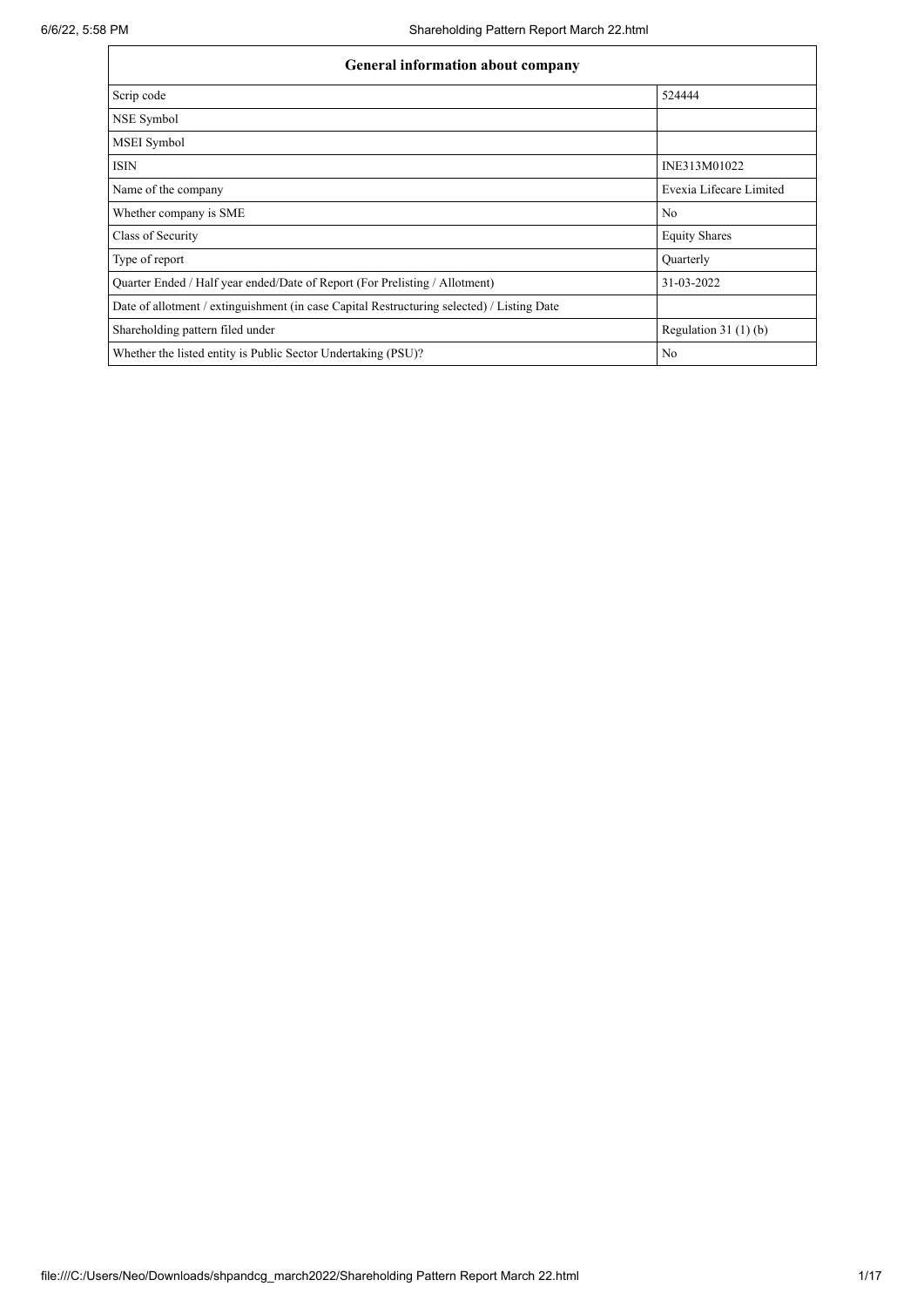|                | <b>Declaration</b>                                                                        |                |                                |                       |                             |  |  |  |  |  |
|----------------|-------------------------------------------------------------------------------------------|----------------|--------------------------------|-----------------------|-----------------------------|--|--|--|--|--|
| Sr.<br>No.     | Particular                                                                                | Yes/No         | Promoter and<br>Promoter Group | Public<br>shareholder | Non Promoter-<br>Non Public |  |  |  |  |  |
| $\mathbf{1}$   | Whether the Listed Entity has issued any partly paid up shares?                           | N <sub>0</sub> | N <sub>0</sub>                 | N <sub>0</sub>        | N <sub>0</sub>              |  |  |  |  |  |
| $\overline{2}$ | Whether the Listed Entity has issued any Convertible Securities<br>$\mathcal{P}$          | N <sub>o</sub> | No                             | N <sub>0</sub>        | N <sub>o</sub>              |  |  |  |  |  |
| 3              | Whether the Listed Entity has issued any Warrants?                                        | N <sub>0</sub> | N <sub>0</sub>                 | N <sub>o</sub>        | N <sub>0</sub>              |  |  |  |  |  |
| $\overline{4}$ | Whether the Listed Entity has any shares against which<br>depository receipts are issued? | N <sub>0</sub> | No                             | N <sub>0</sub>        | N <sub>0</sub>              |  |  |  |  |  |
| $\mathfrak{S}$ | Whether the Listed Entity has any shares in locked-in?                                    | N <sub>0</sub> | N <sub>0</sub>                 | N <sub>0</sub>        | N <sub>0</sub>              |  |  |  |  |  |
| 6              | Whether any shares held by promoters are pledge or otherwise<br>encumbered?               | No             | No                             |                       |                             |  |  |  |  |  |
| $\overline{7}$ | Whether company has equity shares with differential voting<br>rights?                     | N <sub>0</sub> | N <sub>0</sub>                 | N <sub>0</sub>        | N <sub>0</sub>              |  |  |  |  |  |
| 8              | Whether the listed entity has any significant beneficial owner?                           | N <sub>0</sub> |                                |                       |                             |  |  |  |  |  |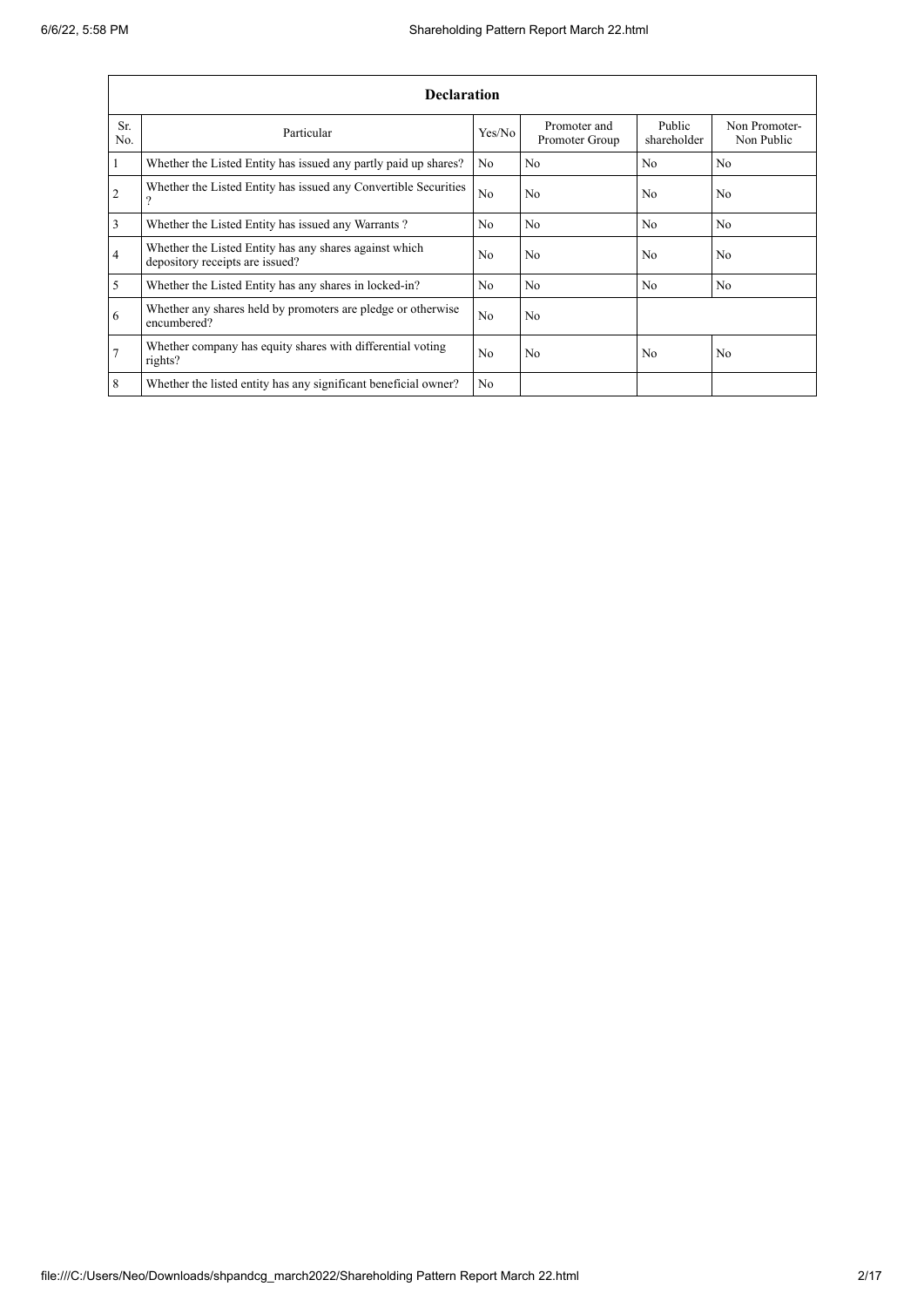$\mathbf{r}$ 

|                 | Table I - Summary Statement holding of specified securities |                                                                                 |           |                           |                          |                                                               |                                                                                                                            |                                                                  |               |           |                     |  |
|-----------------|-------------------------------------------------------------|---------------------------------------------------------------------------------|-----------|---------------------------|--------------------------|---------------------------------------------------------------|----------------------------------------------------------------------------------------------------------------------------|------------------------------------------------------------------|---------------|-----------|---------------------|--|
|                 | Category<br>of<br>shareholder<br>(II)                       | No. of<br>fully paid<br>Nos. Of<br>shareholders<br>shares held<br>(III)<br>(IV) |           | No. Of<br>Partly<br>paid- | No. Of<br>shares         | Total nos.<br>shares held<br>$(VII) =$<br>$(IV)+(V)+$<br>(VI) | Shareholding<br>as a % of total<br>no. of shares<br>(calculated as<br>per SCRR,<br>1957) (VIII)<br>As a % of<br>$(A+B+C2)$ | Number of Voting Rights held in each class<br>of securities (IX) |               |           |                     |  |
| Category<br>(1) |                                                             |                                                                                 | up equity | up<br>equity              | underlying<br>Depository |                                                               |                                                                                                                            | No of Voting (XIV) Rights                                        |               |           | Total as a          |  |
|                 |                                                             |                                                                                 |           | shares<br>held<br>(V)     | Receipts<br>(VI)         |                                                               |                                                                                                                            | Class eg:<br>X                                                   | Class<br>eg:y | Total     | $%$ of<br>$(A+B+C)$ |  |
| (A)             | Promoter<br>$\&$<br>Promoter<br>Group                       | 13                                                                              | 133223915 |                           |                          | 133223915                                                     | 43.02                                                                                                                      | 133223915                                                        |               | 133223915 | 43.02               |  |
| (B)             | Public                                                      | 100340                                                                          | 176442750 |                           |                          | 176442750                                                     | 56.98                                                                                                                      | 176442750                                                        |               | 176442750 | 56.98               |  |
| (C)             | Non<br>Promoter-<br>Non Public                              |                                                                                 |           |                           |                          |                                                               |                                                                                                                            |                                                                  |               |           |                     |  |
| (C1)            | <b>Shares</b><br>underlying<br><b>DRs</b>                   |                                                                                 |           |                           |                          |                                                               |                                                                                                                            |                                                                  |               |           |                     |  |
| (C2)            | Shares held<br>by<br>Employee<br>Trusts                     |                                                                                 |           |                           |                          |                                                               |                                                                                                                            |                                                                  |               |           |                     |  |
|                 | Total                                                       | 100353                                                                          | 309666665 |                           |                          | 309666665                                                     | 100                                                                                                                        | 309666665                                                        |               | 309666665 | 100                 |  |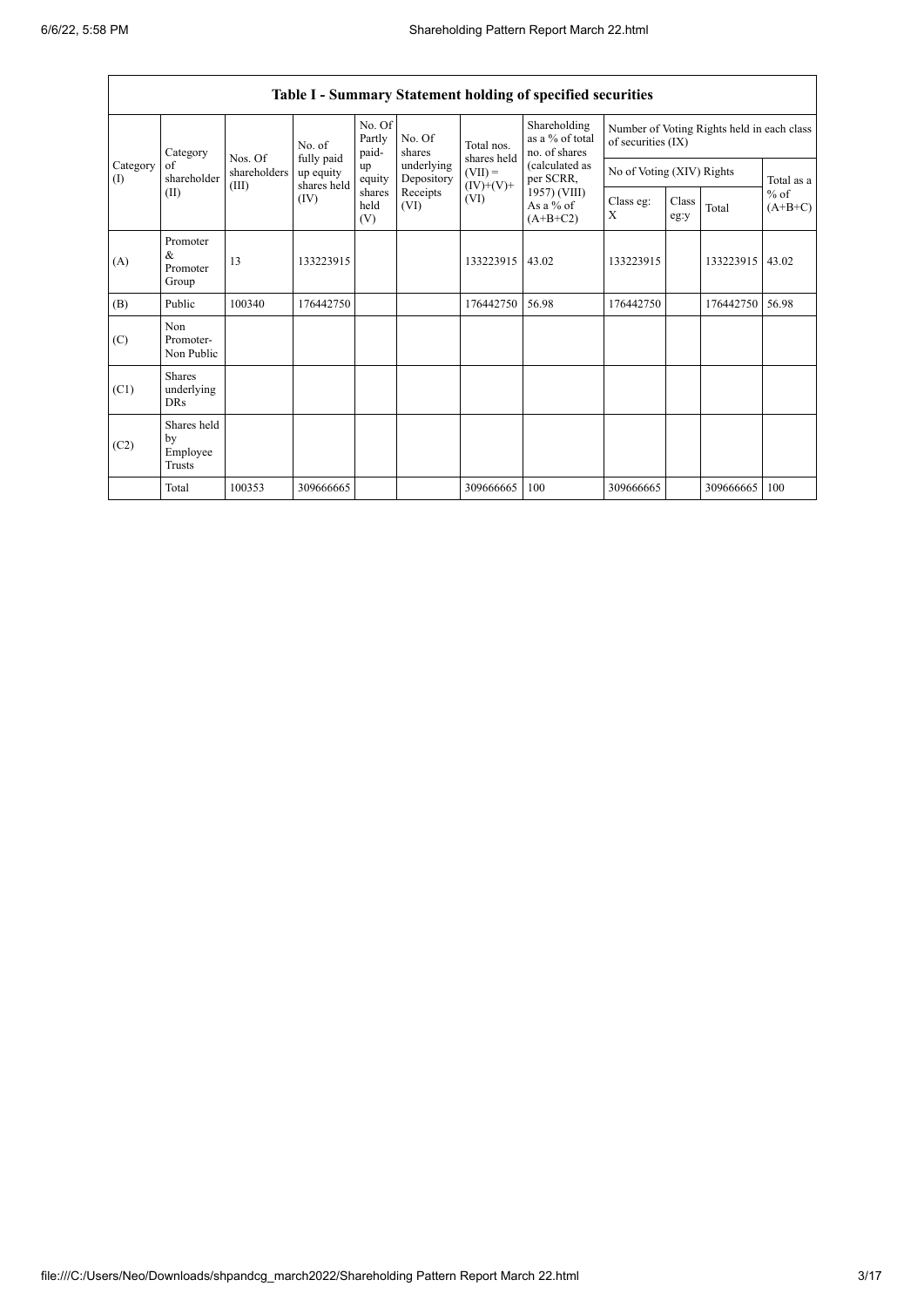|                 | Table I - Summary Statement holding of specified securities                                                                       |                                       |                                                                                                               |                                                                                                                                                                                  |                                        |                                                  |                                                                               |                                                                    |                                       |           |
|-----------------|-----------------------------------------------------------------------------------------------------------------------------------|---------------------------------------|---------------------------------------------------------------------------------------------------------------|----------------------------------------------------------------------------------------------------------------------------------------------------------------------------------|----------------------------------------|--------------------------------------------------|-------------------------------------------------------------------------------|--------------------------------------------------------------------|---------------------------------------|-----------|
| Category<br>(1) | No. Of<br><b>Shares</b><br>Category<br>Underlying<br>of<br>Outstanding<br>shareholder<br>convertible<br>(II)<br>securities<br>(X) | No. of<br><b>Shares</b><br>Underlying | No. Of Shares<br>Underlying<br>Outstanding<br>convertible<br>securities and<br>No. Of<br>Warrants (Xi)<br>(a) | Shareholding, as a %<br>assuming full<br>conversion of<br>convertible securities (<br>as a percentage of<br>diluted share capital)<br>$(XI) = (VII)+(X) As a %$<br>of $(A+B+C2)$ | Number of<br>Locked in<br>shares (XII) |                                                  | Number of<br><b>Shares</b><br>pledged or<br>otherwise<br>encumbered<br>(XIII) |                                                                    | Number of<br>equity shares<br>held in |           |
|                 |                                                                                                                                   | Outstanding<br>Warrants<br>$(X_i)$    |                                                                                                               |                                                                                                                                                                                  | No.<br>(a)                             | As a<br>$%$ of<br>total<br>Shares<br>held<br>(b) | No.<br>(a)                                                                    | As $\mathbf{a}$<br>$%$ of<br>total<br><b>Shares</b><br>held<br>(b) | dematerialized<br>form $(XIV)$        |           |
| (A)             | Promoter<br>$\&$<br>Promoter<br>Group                                                                                             |                                       |                                                                                                               |                                                                                                                                                                                  | 43.02                                  |                                                  |                                                                               |                                                                    |                                       | 133186755 |
| (B)             | Public                                                                                                                            |                                       |                                                                                                               |                                                                                                                                                                                  | 56.98                                  |                                                  |                                                                               |                                                                    |                                       | 159390990 |
| (C)             | Non<br>Promoter-<br>Non Public                                                                                                    |                                       |                                                                                                               |                                                                                                                                                                                  |                                        |                                                  |                                                                               |                                                                    |                                       |           |
| (C1)            | <b>Shares</b><br>underlying<br><b>DRs</b>                                                                                         |                                       |                                                                                                               |                                                                                                                                                                                  |                                        |                                                  |                                                                               |                                                                    |                                       |           |
| (C2)            | Shares held<br>by<br>Employee<br><b>Trusts</b>                                                                                    |                                       |                                                                                                               |                                                                                                                                                                                  |                                        |                                                  |                                                                               |                                                                    |                                       |           |
|                 | Total                                                                                                                             |                                       |                                                                                                               |                                                                                                                                                                                  | 100                                    |                                                  |                                                                               |                                                                    |                                       | 292577745 |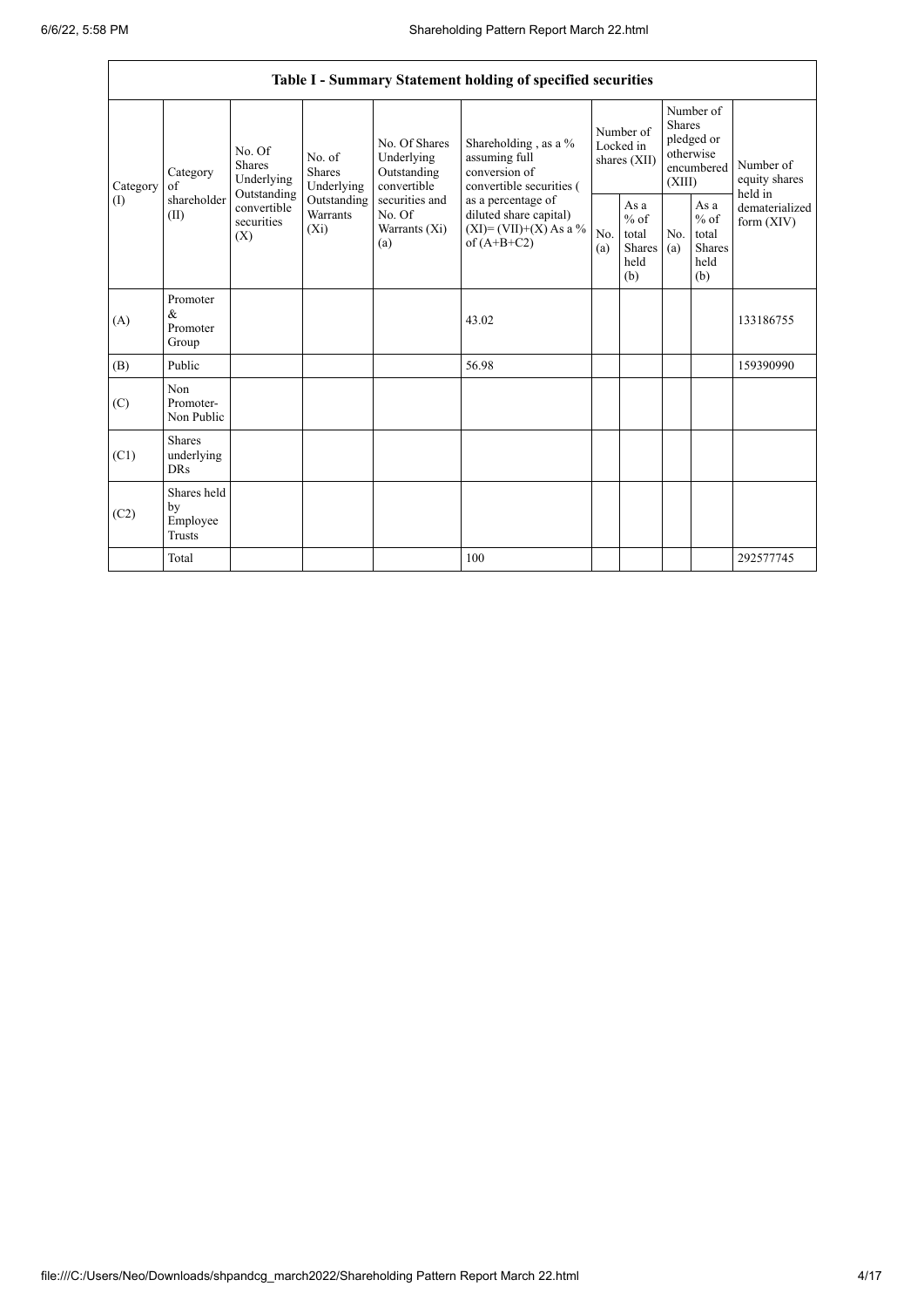$\blacksquare$ 

|                                                                                                | Table II - Statement showing shareholding pattern of the Promoter and Promoter Group                                |                                  |                                                  |                                 |                                    |                                                       |                                                  |                                                                  |               |                   |                           |
|------------------------------------------------------------------------------------------------|---------------------------------------------------------------------------------------------------------------------|----------------------------------|--------------------------------------------------|---------------------------------|------------------------------------|-------------------------------------------------------|--------------------------------------------------|------------------------------------------------------------------|---------------|-------------------|---------------------------|
|                                                                                                |                                                                                                                     |                                  |                                                  | No.<br>Of                       | No. Of                             |                                                       | Shareholding<br>as a % of<br>total no. of        | Number of Voting Rights held in each<br>class of securities (IX) |               |                   |                           |
| Sr.                                                                                            | Category &<br>Name of the<br>Shareholders (I)                                                                       | Nos. Of<br>shareholders<br>(III) | No. of fully<br>paid up<br>equity<br>shares held | Partly<br>paid-<br>up<br>equity | shares<br>underlying<br>Depository | Total nos.<br>shares held<br>$(VII) =$<br>$(IV)+(V)+$ | shares<br>(calculated<br>as per                  | No of Voting (XIV) Rights                                        |               |                   | Total<br>as a $%$<br>of   |
|                                                                                                |                                                                                                                     |                                  | (IV)                                             | shares<br>held<br>(V)           | Receipts<br>(VI)                   | (VI)                                                  | SCRR,<br>1957) (VIII)<br>As a % of<br>$(A+B+C2)$ | Class eg: X                                                      | Class<br>eg:y | Total             | Total<br>Voting<br>rights |
| $\boldsymbol{\mathsf{A}}$                                                                      | Table II - Statement showing shareholding pattern of the Promoter and Promoter Group                                |                                  |                                                  |                                 |                                    |                                                       |                                                  |                                                                  |               |                   |                           |
| (1)                                                                                            | Indian                                                                                                              |                                  |                                                  |                                 |                                    |                                                       |                                                  |                                                                  |               |                   |                           |
| (a)                                                                                            | Individuals/Hindu<br>undivided Family                                                                               | 11                               | 19119305                                         |                                 |                                    | 19119305                                              | 6.17                                             | 19119305                                                         |               | 19119305          | 6.17                      |
| (d)                                                                                            | Any Other<br>(specify)                                                                                              | $\sqrt{2}$                       | 114104610                                        |                                 |                                    | 114104610                                             | 36.85                                            | 114104610                                                        |               | 114104610         | 36.85                     |
| Sub-Total<br>(A)(1)                                                                            |                                                                                                                     | 13                               | 133223915                                        |                                 |                                    | 133223915 43.02                                       |                                                  | 133223915                                                        |               | 133223915 43.02   |                           |
| (2)                                                                                            | Foreign                                                                                                             |                                  |                                                  |                                 |                                    |                                                       |                                                  |                                                                  |               |                   |                           |
| Total<br>Shareholding<br>of Promoter<br>and<br>Promoter<br>Group $(A)=$<br>$(A)(1)+(A)$<br>(2) |                                                                                                                     | 13                               | 133223915                                        |                                 |                                    | 133223915   43.02                                     |                                                  | 133223915                                                        |               | 133223915   43.02 |                           |
| B                                                                                              | Table III - Statement showing shareholding pattern of the Public shareholder                                        |                                  |                                                  |                                 |                                    |                                                       |                                                  |                                                                  |               |                   |                           |
| (1)                                                                                            | Institutions                                                                                                        |                                  |                                                  |                                 |                                    |                                                       |                                                  |                                                                  |               |                   |                           |
| (a)                                                                                            | Mutual Funds                                                                                                        | $\mathfrak{Z}$                   | 233325                                           |                                 |                                    | 233325                                                | 0.08                                             | 233325                                                           |               | 233325            | 0.08                      |
| (e)                                                                                            | Foreign Portfolio<br>Investors                                                                                      | $\overline{c}$                   | 4567500                                          |                                 |                                    | 4567500                                               | 1.47                                             | 4567500                                                          |               | 4567500           | 1.47                      |
| (f)                                                                                            | Financial<br>Institutions/<br><b>Banks</b>                                                                          | 1                                | 700000                                           |                                 |                                    | 700000                                                | 0.23                                             | 700000                                                           |               | 700000            | 0.23                      |
| Sub-Total<br>(B)(1)                                                                            |                                                                                                                     | 6                                | 5500825                                          |                                 |                                    | 5500825                                               | 1.78                                             | 5500825                                                          |               | 5500825           | 1.78                      |
| (3)                                                                                            | Non-institutions                                                                                                    |                                  |                                                  |                                 |                                    |                                                       |                                                  |                                                                  |               |                   |                           |
| (a(i))                                                                                         | Individuals -<br>i.Individual<br>shareholders<br>holding nominal<br>share capital up<br>to Rs. 2 lakhs.             | 99414                            | 136749209                                        |                                 |                                    | 136749209                                             | 44.16                                            | 136749209                                                        |               | 136749209         | 44.16                     |
| (a(ii))                                                                                        | Individuals - ii.<br>Individual<br>shareholders<br>holding nominal<br>share capital in<br>excess of Rs. 2<br>lakhs. | 70                               | 18322893                                         |                                 |                                    | 18322893                                              | 5.92                                             | 18322893                                                         |               | 18322893          | 5.92                      |
| (e)                                                                                            | Any Other<br>(specify)                                                                                              | 850                              | 15869823                                         |                                 |                                    | 15869823                                              | 5.12                                             | 15869823                                                         |               | 15869823          | 5.12                      |
| Sub-Total<br>(B)(3)                                                                            |                                                                                                                     | 100334                           | 170941925                                        |                                 |                                    | 170941925                                             | 55.2                                             | 170941925                                                        |               | 170941925         | 55.2                      |
| <b>Total Public</b><br>Shareholding<br>$(B)=(B)(1)+$<br>$(B)(2)+(B)$<br>(3)                    |                                                                                                                     | 100340                           | 176442750                                        |                                 |                                    | 176442750                                             | 56.98                                            | 176442750                                                        |               | 176442750 56.98   |                           |
| $\mathbf C$                                                                                    | Table IV - Statement showing shareholding pattern of the Non Promoter- Non Public shareholder                       |                                  |                                                  |                                 |                                    |                                                       |                                                  |                                                                  |               |                   |                           |
| Total (<br>$A+B+C2$ )                                                                          |                                                                                                                     | 100353                           | 309666665                                        |                                 |                                    | 309666665                                             | 100                                              | 309666665                                                        |               | 309666665         | 100                       |
| Total<br>$(A+B+C)$                                                                             |                                                                                                                     | 100353                           | 309666665                                        |                                 |                                    | 309666665                                             | 100                                              | 309666665                                                        |               | 309666665         | 100                       |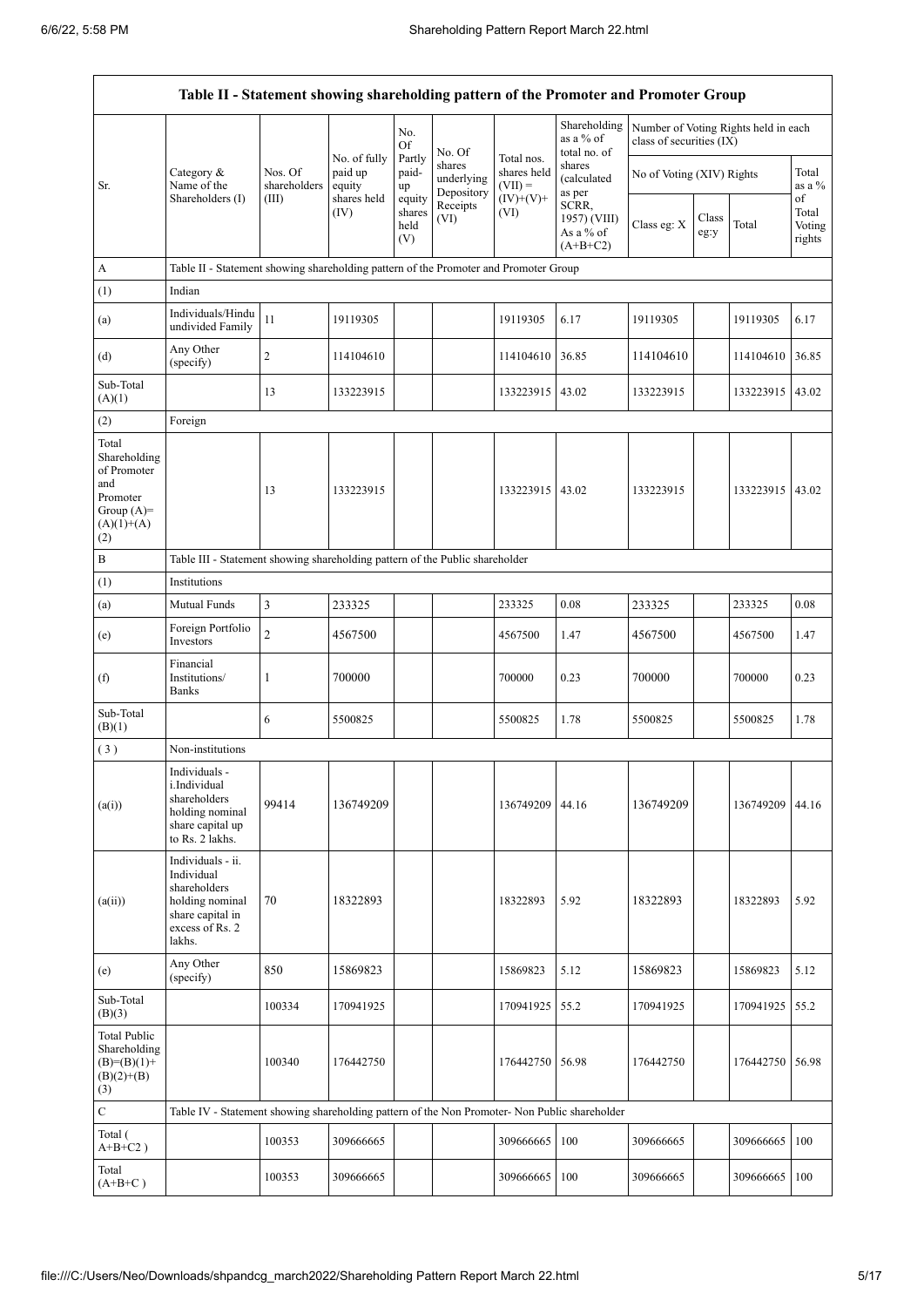$\mathbf{r}$ 

|                                                                                         | Table II - Statement showing shareholding pattern of the Promoter and Promoter Group                                                |             |                                                           |                                                                                                                    |                                        |                                                         |                                                                               |                                                  |                                       |  |
|-----------------------------------------------------------------------------------------|-------------------------------------------------------------------------------------------------------------------------------------|-------------|-----------------------------------------------------------|--------------------------------------------------------------------------------------------------------------------|----------------------------------------|---------------------------------------------------------|-------------------------------------------------------------------------------|--------------------------------------------------|---------------------------------------|--|
| Sr.                                                                                     | No. Of<br>No. of<br><b>Shares</b><br>Shares<br>Underlying<br>Outstanding<br>convertible<br>Warrants<br>securities<br>$(X_i)$<br>(X) | Underlying  | No. Of Shares<br>Underlying<br>Outstanding<br>convertible | Shareholding, as a %<br>assuming full conversion of<br>convertible securities (as a<br>percentage of diluted share | Number of<br>Locked in<br>shares (XII) |                                                         | Number of<br><b>Shares</b><br>pledged or<br>otherwise<br>encumbered<br>(XIII) |                                                  | Number of<br>equity shares<br>held in |  |
|                                                                                         |                                                                                                                                     | Outstanding | securities and<br>No. Of Warrants<br>(Xi)(a)              | capital) $(XI) = (VII)+(X) As$<br>a % of $(A+B+C2)$                                                                |                                        | As a<br>$%$ of<br>total<br><b>Shares</b><br>held<br>(b) | No.<br>(a)                                                                    | As a<br>$%$ of<br>total<br>Shares<br>held<br>(b) | dematerialized<br>form $(XIV)$        |  |
| A                                                                                       |                                                                                                                                     |             |                                                           | Table II - Statement showing shareholding pattern of the Promoter and Promoter Group                               |                                        |                                                         |                                                                               |                                                  |                                       |  |
| (1)                                                                                     | Indian                                                                                                                              |             |                                                           |                                                                                                                    |                                        |                                                         |                                                                               |                                                  |                                       |  |
| (a)                                                                                     |                                                                                                                                     |             |                                                           | 6.17                                                                                                               |                                        |                                                         |                                                                               |                                                  | 19082145                              |  |
| (d)                                                                                     |                                                                                                                                     |             |                                                           | 36.85                                                                                                              |                                        |                                                         |                                                                               |                                                  | 114104610                             |  |
| Sub-Total (A)<br>(1)                                                                    |                                                                                                                                     |             |                                                           | 43.02                                                                                                              |                                        |                                                         |                                                                               |                                                  | 133186755                             |  |
| (2)                                                                                     | Foreign                                                                                                                             |             |                                                           |                                                                                                                    |                                        |                                                         |                                                                               |                                                  |                                       |  |
| Total<br>Shareholding<br>of Promoter<br>and Promoter<br>Group $(A)=$<br>$(A)(1)+(A)(2)$ |                                                                                                                                     |             |                                                           | 43.02                                                                                                              |                                        |                                                         |                                                                               |                                                  | 133186755                             |  |
| $\, {\bf B}$                                                                            |                                                                                                                                     |             |                                                           | Table III - Statement showing shareholding pattern of the Public shareholder                                       |                                        |                                                         |                                                                               |                                                  |                                       |  |
| (1)                                                                                     | Institutions                                                                                                                        |             |                                                           |                                                                                                                    |                                        |                                                         |                                                                               |                                                  |                                       |  |
| (a)                                                                                     |                                                                                                                                     |             |                                                           | 0.08                                                                                                               |                                        |                                                         |                                                                               |                                                  | $\mathbf{0}$                          |  |
| (e)                                                                                     |                                                                                                                                     |             |                                                           | 1.47                                                                                                               |                                        |                                                         |                                                                               |                                                  | 4567500                               |  |
| (f)                                                                                     |                                                                                                                                     |             |                                                           | 0.23                                                                                                               |                                        |                                                         |                                                                               |                                                  | 700000                                |  |
| Sub-Total (B)<br>(1)                                                                    |                                                                                                                                     |             |                                                           | 1.78                                                                                                               |                                        |                                                         |                                                                               |                                                  | 5267500                               |  |
| (3)                                                                                     | Non-institutions                                                                                                                    |             |                                                           |                                                                                                                    |                                        |                                                         |                                                                               |                                                  |                                       |  |
| (a(i))                                                                                  |                                                                                                                                     |             |                                                           | 44.16                                                                                                              |                                        |                                                         |                                                                               |                                                  | 121675349                             |  |
| (a(ii))                                                                                 |                                                                                                                                     |             |                                                           | 5.92                                                                                                               |                                        |                                                         |                                                                               |                                                  | 16805238                              |  |
| (e)                                                                                     |                                                                                                                                     |             |                                                           | 5.12                                                                                                               |                                        |                                                         |                                                                               |                                                  | 15642903                              |  |
| Sub-Total (B)<br>(3)                                                                    |                                                                                                                                     |             |                                                           | 55.2                                                                                                               |                                        |                                                         |                                                                               |                                                  | 154123490                             |  |
| <b>Total Public</b><br>Shareholding<br>$(B)= (B)(1) +$<br>$(B)(2)+(B)(3)$               |                                                                                                                                     |             |                                                           | 56.98                                                                                                              |                                        |                                                         |                                                                               |                                                  | 159390990                             |  |
| $\mathbf C$                                                                             |                                                                                                                                     |             |                                                           | Table IV - Statement showing shareholding pattern of the Non Promoter- Non Public shareholder                      |                                        |                                                         |                                                                               |                                                  |                                       |  |
| Total (<br>$A+B+C2$ )                                                                   |                                                                                                                                     |             |                                                           | 100                                                                                                                |                                        |                                                         |                                                                               |                                                  | 292577745                             |  |
| Total (A+B+C<br>$\lambda$                                                               |                                                                                                                                     |             |                                                           | 100                                                                                                                |                                        |                                                         |                                                                               |                                                  | 292577745                             |  |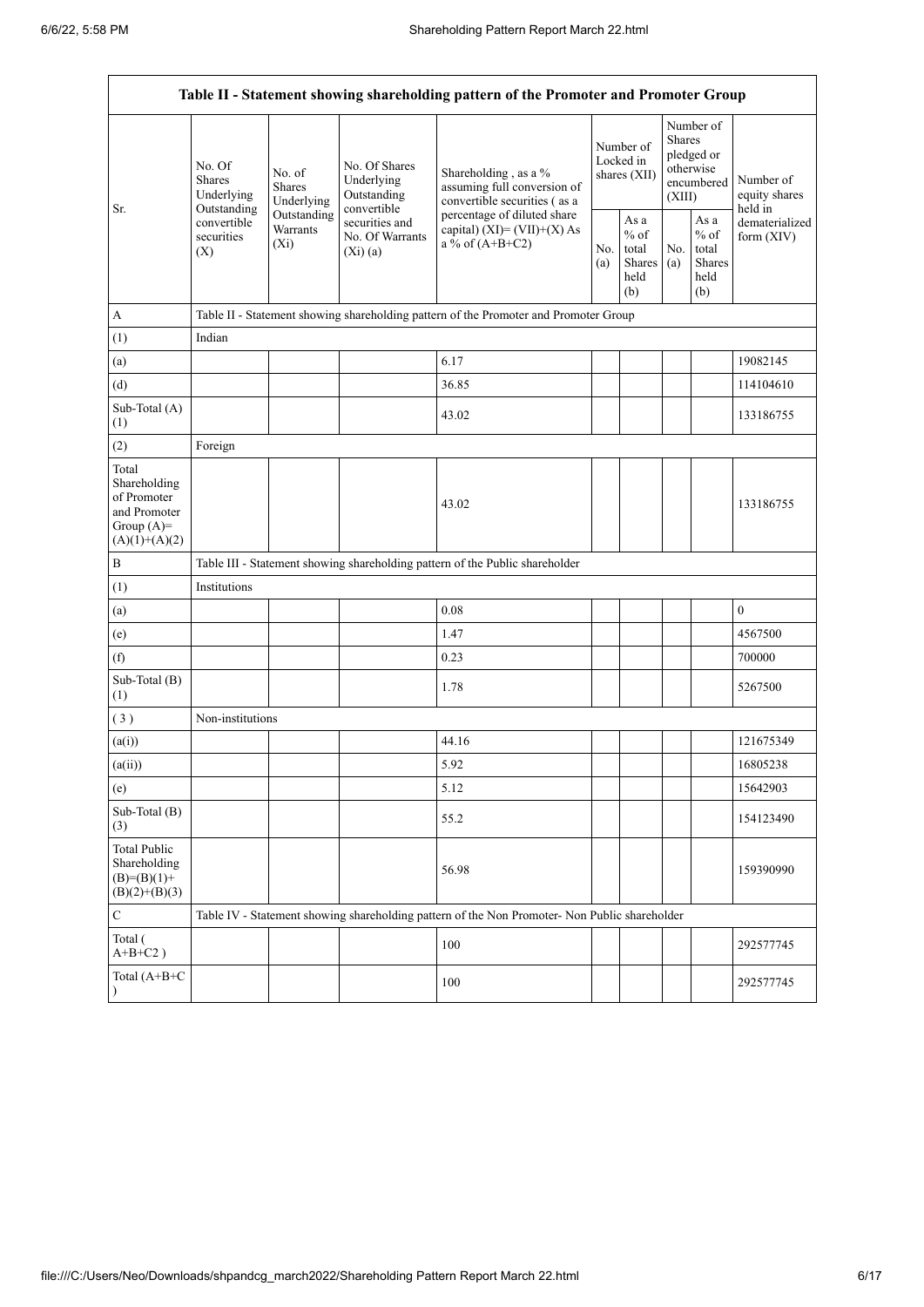|                                                                                                                                                                                          | Individuals/Hindu undivided Family                            |                                  |                       |                       |                                  |                  |                                       |  |  |  |
|------------------------------------------------------------------------------------------------------------------------------------------------------------------------------------------|---------------------------------------------------------------|----------------------------------|-----------------------|-----------------------|----------------------------------|------------------|---------------------------------------|--|--|--|
| Searial No.                                                                                                                                                                              | $\mathbf{1}$                                                  | $\overline{c}$                   | $\mathfrak{Z}$        | $\overline{4}$        | 5                                | 6                | 7                                     |  |  |  |
| Name of the<br>Shareholders (I)                                                                                                                                                          | Jayeshbhai<br>Raichand Bhai<br>Thakkar                        | Artiben<br>Jayeshbhai<br>Thakkar | Jasubhai R<br>Thakkar | Somabhai S<br>Thakkar | Patel<br>Bharatbhai<br>Limjibhai | Santosh<br>Kahar | Jagdishbhai<br>Raichanddas<br>Thakkar |  |  |  |
| PAN(II)                                                                                                                                                                                  | AAYPT7057L                                                    | AAUPT5643E                       | AAQPT8875L            | AAQPT8887L            | ALDPP1518Q                       | ASVPK7560J       | AAVPT9901A                            |  |  |  |
| No. of fully paid<br>up equity shares<br>held (IV)                                                                                                                                       | 12221480                                                      | 2263990                          | 672665                | 668525                | 666665                           | 636665           | 522665                                |  |  |  |
| No. Of Partly paid-<br>up equity shares<br>held(V)                                                                                                                                       |                                                               |                                  |                       |                       |                                  |                  |                                       |  |  |  |
| No. Of shares<br>underlying<br>Depository<br>Receipts (VI)                                                                                                                               |                                                               |                                  |                       |                       |                                  |                  |                                       |  |  |  |
| Total nos. shares<br>held $(VII) = (IV) +$<br>$(V)$ + $(VI)$                                                                                                                             | 12221480                                                      | 2263990                          | 672665                | 668525                | 666665                           | 636665           | 522665                                |  |  |  |
| Shareholding as a<br>% of total no. of<br>shares (calculated<br>as per SCRR,<br>1957) (VIII) As a<br>% of $(A+B+C2)$                                                                     | 3.95                                                          | 0.73                             | 0.22                  | 0.22                  | 0.22                             | 0.21             | 0.17                                  |  |  |  |
|                                                                                                                                                                                          | Number of Voting Rights held in each class of securities (IX) |                                  |                       |                       |                                  |                  |                                       |  |  |  |
| Class eg:X                                                                                                                                                                               | 12221480                                                      | 2263990                          | 672665                | 668525                | 666665                           | 636665           | 522665                                |  |  |  |
| Class eg:y                                                                                                                                                                               |                                                               |                                  |                       |                       |                                  |                  |                                       |  |  |  |
| Total                                                                                                                                                                                    | 12221480                                                      | 2263990                          | 672665                | 668525                | 666665                           | 636665           | 522665                                |  |  |  |
| Total as a % of<br><b>Total Voting rights</b>                                                                                                                                            | 3.95                                                          | 0.73                             | 0.22                  | 0.22                  | 0.22                             | 0.21             | 0.17                                  |  |  |  |
| No. Of Shares<br>Underlying<br>Outstanding<br>convertible<br>securities (X)                                                                                                              |                                                               |                                  |                       |                       |                                  |                  |                                       |  |  |  |
| No. of Shares<br>Underlying<br>Outstanding<br>Warrants $(Xi)$                                                                                                                            |                                                               |                                  |                       |                       |                                  |                  |                                       |  |  |  |
| No. Of Shares<br>Underlying<br>Outstanding<br>convertible<br>securities and No.<br>Of Warrants (Xi)<br>(a)                                                                               |                                                               |                                  |                       |                       |                                  |                  |                                       |  |  |  |
| Shareholding, as a<br>% assuming full<br>conversion of<br>convertible<br>securities (as a<br>percentage of<br>diluted share<br>capital) (XI)=<br>$(VII)+(Xi)(a)$ As a<br>% of $(A+B+C2)$ | 3.95                                                          | 0.73                             | 0.22                  | 0.22                  | 0.22                             | 0.21             | 0.17                                  |  |  |  |
| Number of Locked in shares (XII)                                                                                                                                                         |                                                               |                                  |                       |                       |                                  |                  |                                       |  |  |  |
| No. (a)                                                                                                                                                                                  |                                                               |                                  |                       |                       |                                  |                  |                                       |  |  |  |
| As a % of total<br>Shares held (b)                                                                                                                                                       |                                                               |                                  |                       |                       |                                  |                  |                                       |  |  |  |
|                                                                                                                                                                                          | Number of Shares pledged or otherwise encumbered (XIII)       |                                  |                       |                       |                                  |                  |                                       |  |  |  |
| No. (a)                                                                                                                                                                                  |                                                               |                                  |                       |                       |                                  |                  |                                       |  |  |  |
| As a % of total<br>Shares held (b)                                                                                                                                                       |                                                               |                                  |                       |                       |                                  |                  |                                       |  |  |  |
| Number of equity<br>shares held in<br>dematerialized<br>form $(XIV)$                                                                                                                     | 12221480                                                      | 2263990                          | 640165                | 665195                | 666665                           | 636665           | 522665                                |  |  |  |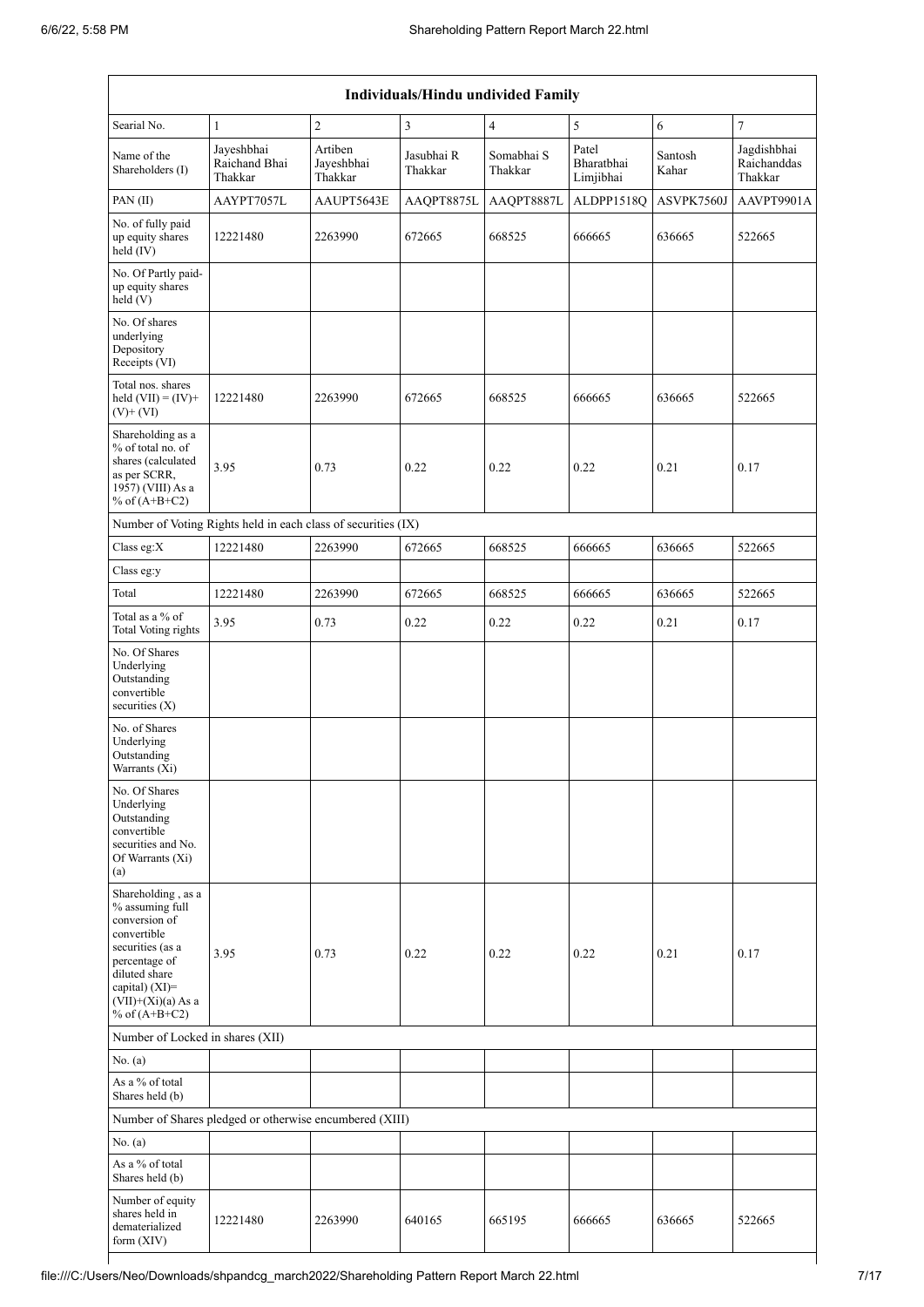| Reason for not providing PAN    |          |          |          |          |          |          |          |  |
|---------------------------------|----------|----------|----------|----------|----------|----------|----------|--|
| Reason for not<br>providing PAN |          |          |          |          |          |          |          |  |
| Shareholder type                | Promoter | Promoter | Promoter | Promoter | Promoter | Promoter | Promoter |  |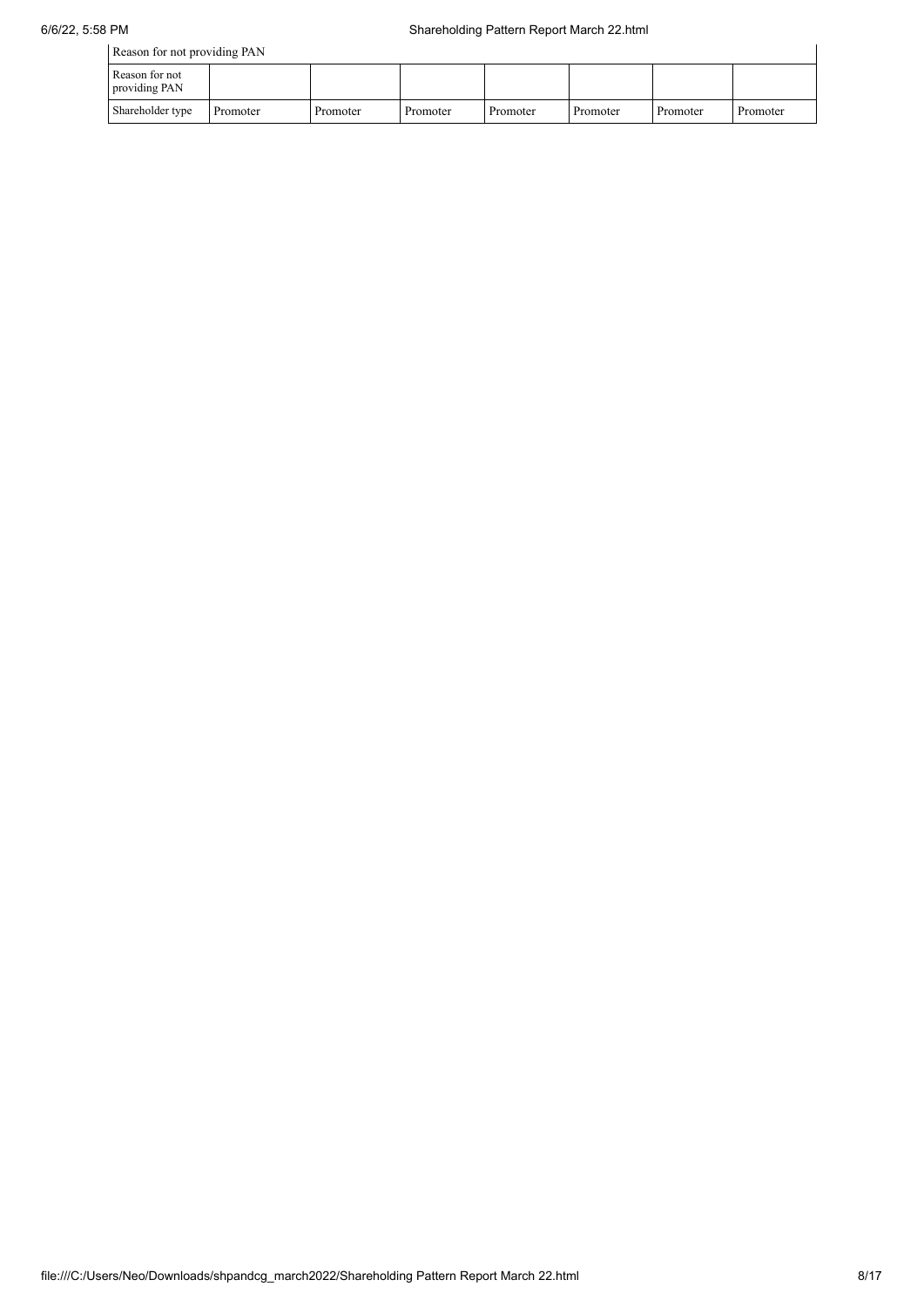|                                                                                                                                                                                             | Individuals/Hindu undivided Family                            |                                 |                                    |                     |                          |  |  |  |  |  |
|---------------------------------------------------------------------------------------------------------------------------------------------------------------------------------------------|---------------------------------------------------------------|---------------------------------|------------------------------------|---------------------|--------------------------|--|--|--|--|--|
| Searial No.                                                                                                                                                                                 | $\,8\,$                                                       | 9                               | 10                                 | 11                  |                          |  |  |  |  |  |
| Name of the<br>Shareholders (I)                                                                                                                                                             | Mitul Jagdish<br>Thakkar                                      | Hansaben Jaswantbhai<br>Thakkar | Hashmukhbhai Dhanjibhai<br>Thakkar | Thakkar<br>Kokila H | Click here to go<br>back |  |  |  |  |  |
| PAN(II)                                                                                                                                                                                     | ADJPT6974G                                                    | ABKPT5167A                      | ABLPT4221E                         | AFEPT1146H          | Total                    |  |  |  |  |  |
| No. of fully paid<br>up equity shares<br>held (IV)                                                                                                                                          | 466660                                                        | 333330                          | 333330                             | 333330              | 19119305                 |  |  |  |  |  |
| No. Of Partly paid-<br>up equity shares<br>held (V)                                                                                                                                         |                                                               |                                 |                                    |                     |                          |  |  |  |  |  |
| No. Of shares<br>underlying<br>Depository<br>Receipts (VI)                                                                                                                                  |                                                               |                                 |                                    |                     |                          |  |  |  |  |  |
| Total nos. shares<br>held $(VII) = (IV) +$<br>$(V)$ + $(VI)$                                                                                                                                | 466660                                                        | 333330                          | 333330                             | 333330              | 19119305                 |  |  |  |  |  |
| Shareholding as a<br>% of total no. of<br>shares (calculated<br>as per SCRR,<br>1957) (VIII) As a<br>% of $(A+B+C2)$                                                                        | 0.15                                                          | 0.11                            | 0.11                               | 0.11                | 6.17                     |  |  |  |  |  |
|                                                                                                                                                                                             | Number of Voting Rights held in each class of securities (IX) |                                 |                                    |                     |                          |  |  |  |  |  |
| Class eg:X                                                                                                                                                                                  | 466660                                                        | 333330                          | 333330                             | 333330              | 19119305                 |  |  |  |  |  |
| Class eg:y                                                                                                                                                                                  |                                                               |                                 |                                    |                     |                          |  |  |  |  |  |
| Total                                                                                                                                                                                       | 466660                                                        | 333330                          | 333330                             | 333330              | 19119305                 |  |  |  |  |  |
| Total as a % of<br><b>Total Voting rights</b>                                                                                                                                               | 0.15                                                          | 0.11                            | 0.11                               | 0.11                | 6.17                     |  |  |  |  |  |
| No. Of Shares<br>Underlying<br>Outstanding<br>convertible<br>securities (X)                                                                                                                 |                                                               |                                 |                                    |                     |                          |  |  |  |  |  |
| No. of Shares<br>Underlying<br>Outstanding<br>Warrants (Xi)                                                                                                                                 |                                                               |                                 |                                    |                     |                          |  |  |  |  |  |
| No. Of Shares<br>Underlying<br>Outstanding<br>convertible<br>securities and No.<br>Of Warrants (Xi)<br>(a)                                                                                  |                                                               |                                 |                                    |                     |                          |  |  |  |  |  |
| Shareholding, as a<br>% assuming full<br>conversion of<br>convertible<br>securities (as a<br>percentage of<br>diluted share<br>capital) $(XI)$ =<br>$(VII)+(Xi)(a)$ As a<br>% of $(A+B+C2)$ | 0.15                                                          | 0.11                            | 0.11                               | 0.11                | 6.17                     |  |  |  |  |  |
| Number of Locked in shares (XII)                                                                                                                                                            |                                                               |                                 |                                    |                     |                          |  |  |  |  |  |
| No. (a)                                                                                                                                                                                     |                                                               |                                 |                                    |                     |                          |  |  |  |  |  |
| As a % of total<br>Shares held (b)                                                                                                                                                          |                                                               |                                 |                                    |                     |                          |  |  |  |  |  |
|                                                                                                                                                                                             | Number of Shares pledged or otherwise encumbered (XIII)       |                                 |                                    |                     |                          |  |  |  |  |  |
| No. (a)                                                                                                                                                                                     |                                                               |                                 |                                    |                     |                          |  |  |  |  |  |
| As a % of total<br>Shares held (b)                                                                                                                                                          |                                                               |                                 |                                    |                     |                          |  |  |  |  |  |
| Number of equity<br>shares held in<br>dematerialized<br>form (XIV)                                                                                                                          | 465330                                                        | 333330                          | 333330                             | 333330              | 19082145                 |  |  |  |  |  |

Reason for not providing PAN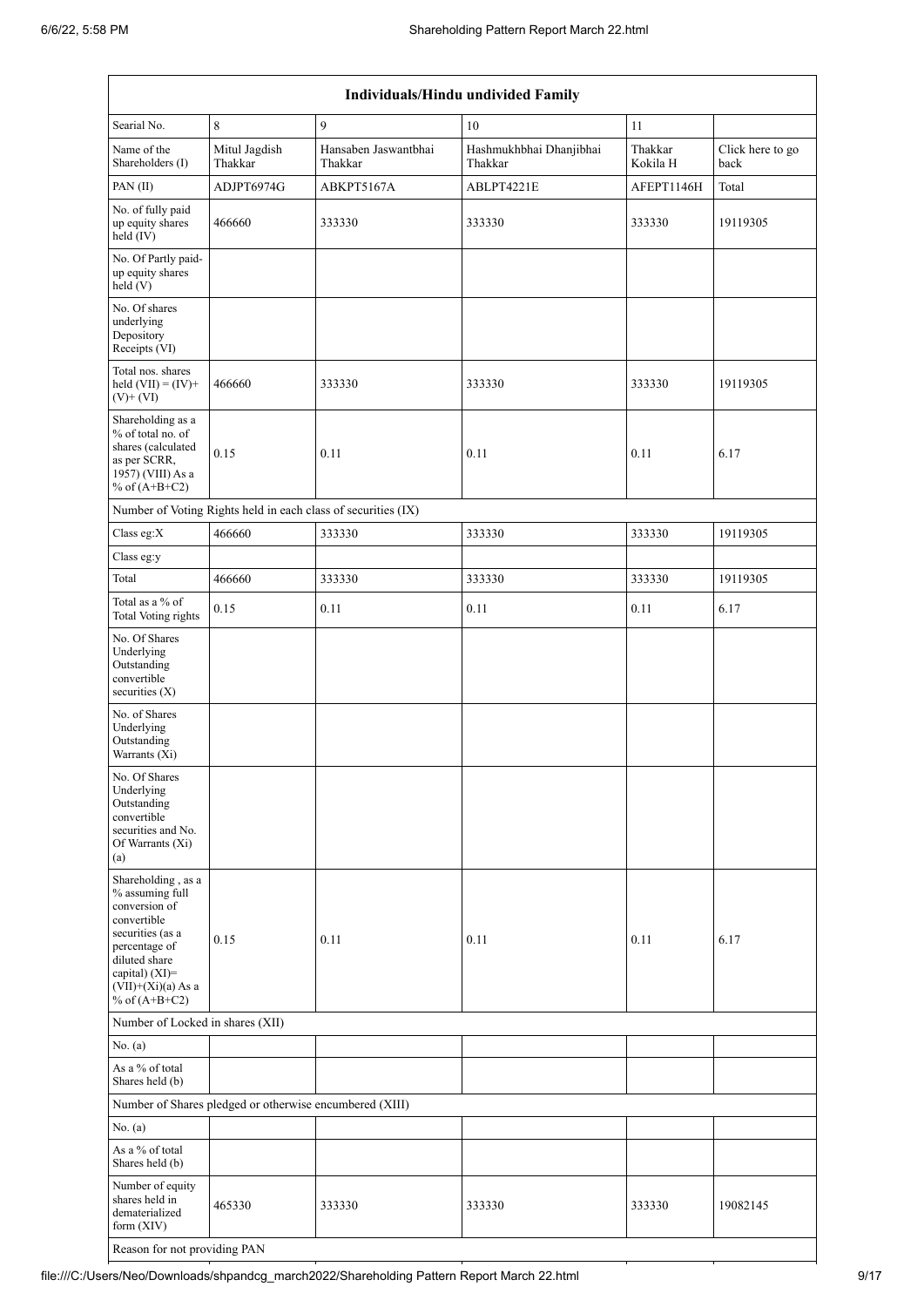| Reason for not<br>providing PAN |          |          |          |          |  |
|---------------------------------|----------|----------|----------|----------|--|
| Shareholder type                | Promoter | Promoter | Promoter | Promoter |  |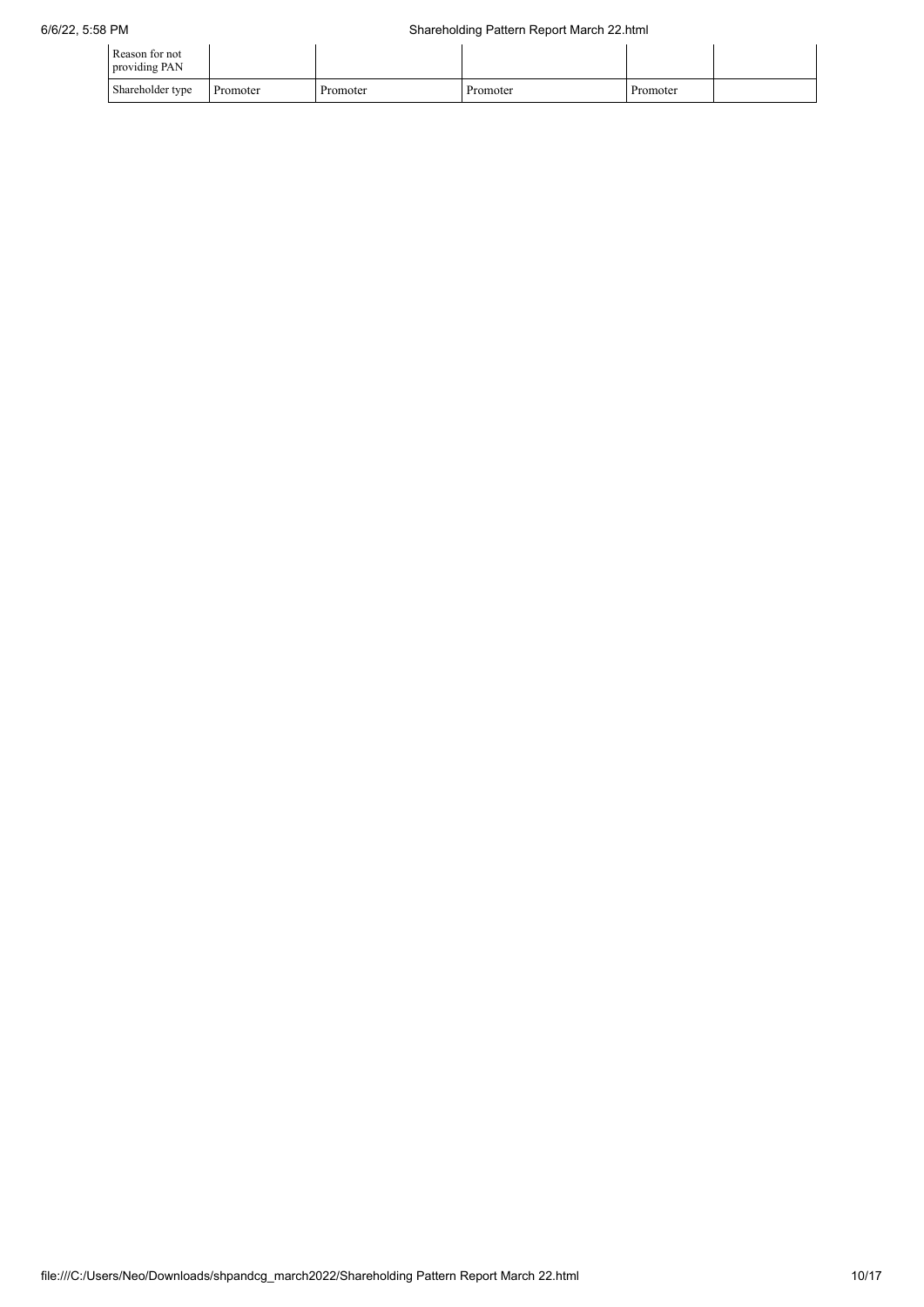|                                                                                                                                                                                      | Any Other (specify)                                           |                                   |                       |  |  |  |  |  |  |
|--------------------------------------------------------------------------------------------------------------------------------------------------------------------------------------|---------------------------------------------------------------|-----------------------------------|-----------------------|--|--|--|--|--|--|
| Searial No.                                                                                                                                                                          | $\mathbf{1}$                                                  | $\overline{c}$                    |                       |  |  |  |  |  |  |
| Category                                                                                                                                                                             | <b>Bodies Corporate</b>                                       | <b>Bodies Corporate</b>           | Click here to go back |  |  |  |  |  |  |
| Name of the<br>Shareholders (I)                                                                                                                                                      | Raghuvir International Private Limited                        | Shree Saibabaexim Private Limited |                       |  |  |  |  |  |  |
| PAN(II)                                                                                                                                                                              | AAGCR6132F                                                    | AATCS6800N                        | Total                 |  |  |  |  |  |  |
| No. of the<br>Shareholders (I)                                                                                                                                                       | $\mathbf{1}$                                                  | 1                                 | $\sqrt{2}$            |  |  |  |  |  |  |
| No. of fully paid<br>up equity shares<br>$\text{held}(\text{IV})$                                                                                                                    | 64355750                                                      | 49748860                          | 114104610             |  |  |  |  |  |  |
| No. Of Partly paid-<br>up equity shares<br>held (V)                                                                                                                                  |                                                               |                                   |                       |  |  |  |  |  |  |
| No. Of shares<br>underlying<br>Depository<br>Receipts (VI)                                                                                                                           |                                                               |                                   |                       |  |  |  |  |  |  |
| Total nos. shares<br>held $(VII) = (IV) +$<br>$(V)$ + $(VI)$                                                                                                                         | 64355750                                                      | 49748860                          | 114104610             |  |  |  |  |  |  |
| Shareholding as a<br>% of total no. of<br>shares (calculated<br>as per SCRR,<br>1957) (VIII) As a<br>% of $(A+B+C2)$                                                                 | 20.78                                                         | 16.07                             | 36.85                 |  |  |  |  |  |  |
|                                                                                                                                                                                      | Number of Voting Rights held in each class of securities (IX) |                                   |                       |  |  |  |  |  |  |
| Class eg: X                                                                                                                                                                          | 64355750                                                      | 49748860                          | 114104610             |  |  |  |  |  |  |
| Class eg:y                                                                                                                                                                           |                                                               |                                   |                       |  |  |  |  |  |  |
| Total                                                                                                                                                                                | 64355750                                                      | 49748860                          | 114104610             |  |  |  |  |  |  |
| Total as a % of<br>Total Voting rights                                                                                                                                               | 20.78                                                         | 16.07                             | 36.85                 |  |  |  |  |  |  |
| No. Of Shares<br>Underlying<br>Outstanding<br>convertible<br>securities $(X)$                                                                                                        |                                                               |                                   |                       |  |  |  |  |  |  |
| No. of Shares<br>Underlying<br>Outstanding<br>Warrants (Xi)                                                                                                                          |                                                               |                                   |                       |  |  |  |  |  |  |
| No. Of Shares<br>Underlying<br>Outstanding<br>convertible<br>securities and No.<br>Of Warrants (Xi)<br>(a)                                                                           |                                                               |                                   |                       |  |  |  |  |  |  |
| Shareholding, as a<br>% assuming full<br>conversion of<br>convertible<br>securities (as a<br>percentage of<br>diluted share<br>capital) (XI)=<br>$(VII)+(X)$ As a %<br>of $(A+B+C2)$ | 20.78                                                         | 16.07                             | 36.85                 |  |  |  |  |  |  |
| Number of Locked in shares (XII)                                                                                                                                                     |                                                               |                                   |                       |  |  |  |  |  |  |
| No. (a)                                                                                                                                                                              |                                                               |                                   |                       |  |  |  |  |  |  |
| As a % of total<br>Shares held (b)                                                                                                                                                   |                                                               |                                   |                       |  |  |  |  |  |  |
|                                                                                                                                                                                      | Number of Shares pledged or otherwise encumbered (XIII)       |                                   |                       |  |  |  |  |  |  |
| No. (a)                                                                                                                                                                              |                                                               |                                   |                       |  |  |  |  |  |  |
| As a % of total<br>Shares held (b)                                                                                                                                                   |                                                               |                                   |                       |  |  |  |  |  |  |
| Number of equity                                                                                                                                                                     | 64355750                                                      | 49748860                          | 114104610             |  |  |  |  |  |  |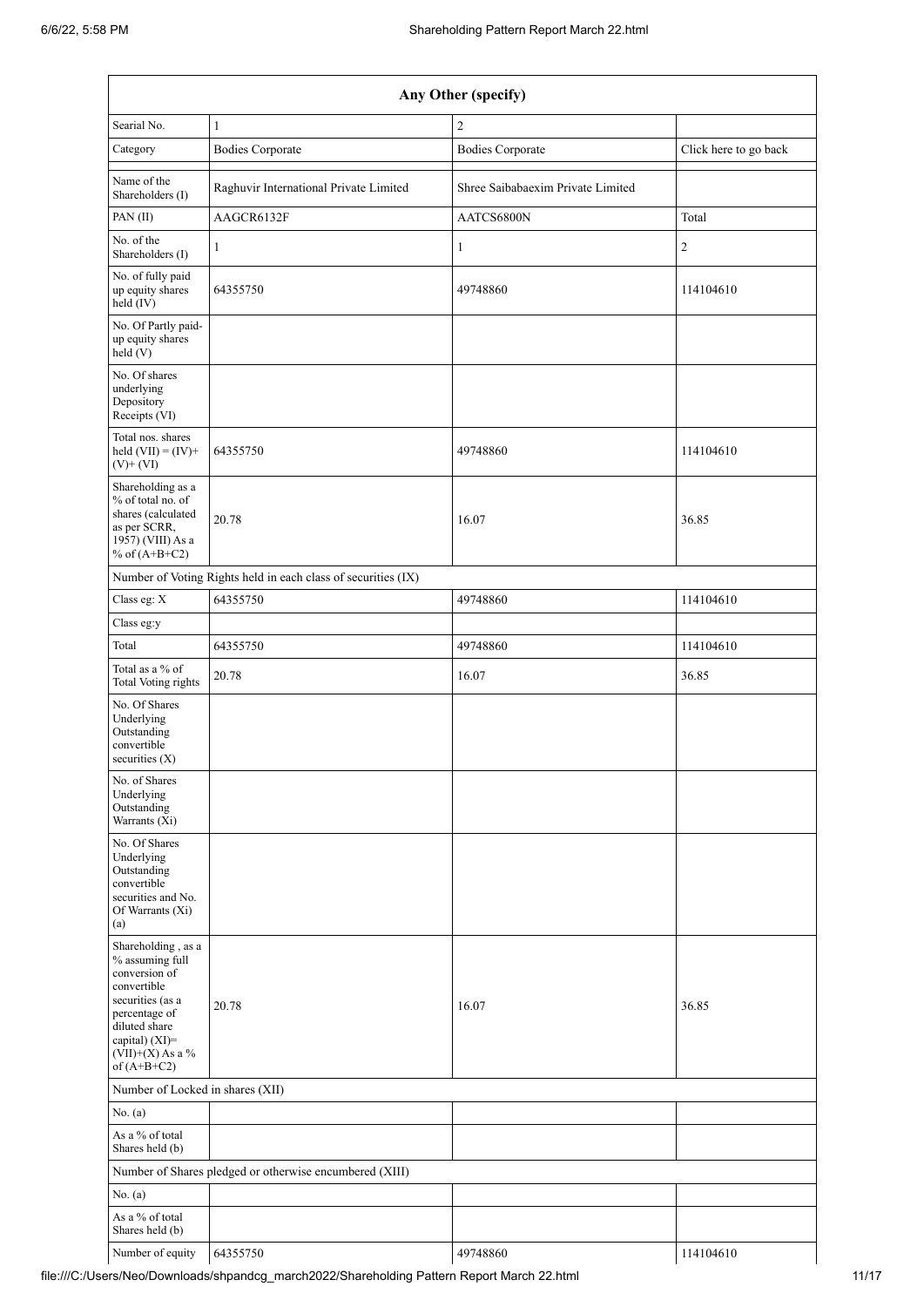| shares held in<br>dematerialized<br>form $(XIV)$ |                |                |  |  |  |  |  |  |
|--------------------------------------------------|----------------|----------------|--|--|--|--|--|--|
| Reason for not providing PAN                     |                |                |  |  |  |  |  |  |
| Reason for not<br>providing PAN                  |                |                |  |  |  |  |  |  |
| Shareholder type                                 | Promoter Group | Promoter Group |  |  |  |  |  |  |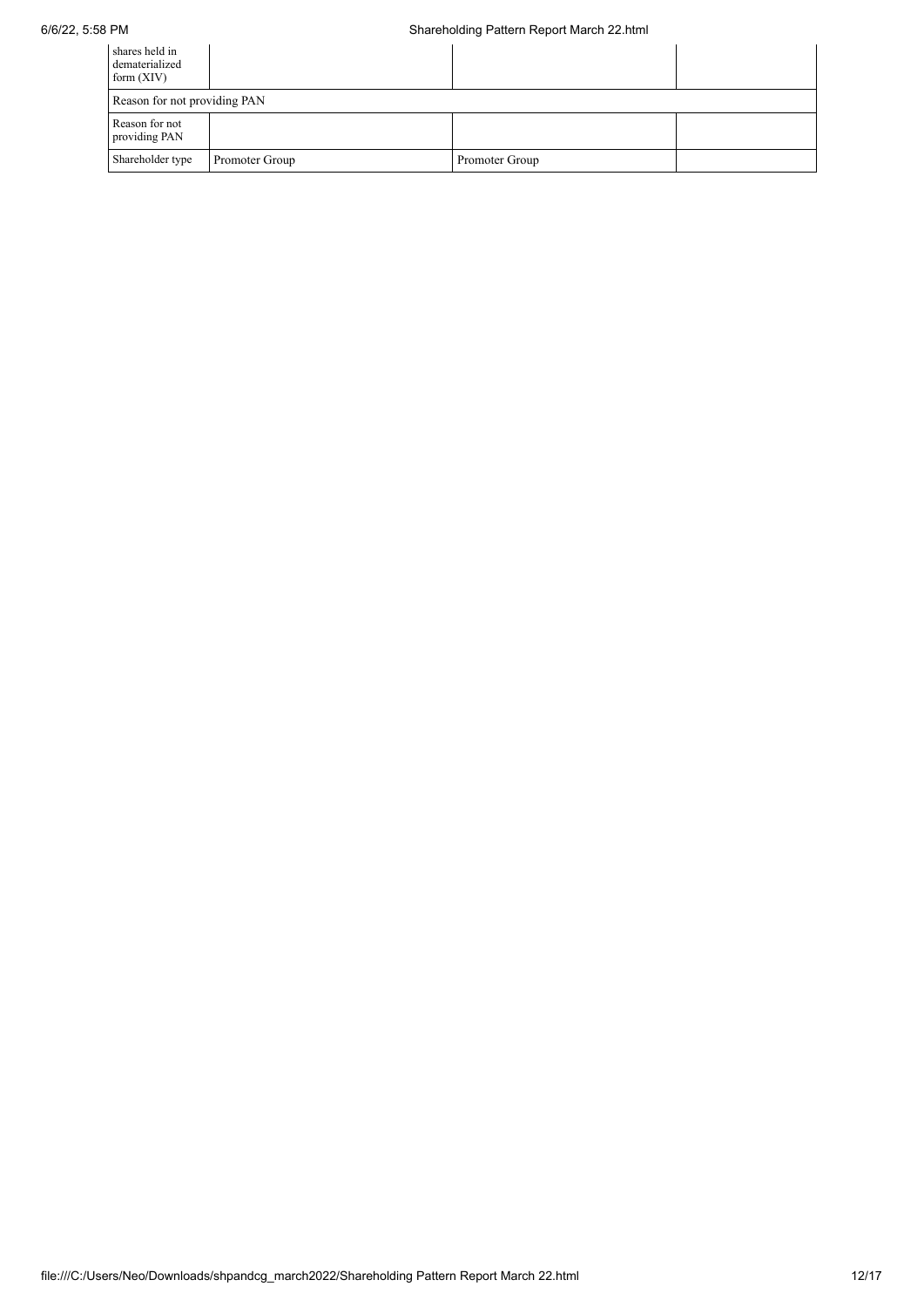| Any Other (specify)                                                                                                                                                                  |                  |              |                                                               |                |                     |                            |                                            |
|--------------------------------------------------------------------------------------------------------------------------------------------------------------------------------------|------------------|--------------|---------------------------------------------------------------|----------------|---------------------|----------------------------|--------------------------------------------|
| Searial No.                                                                                                                                                                          | $\mathbf{1}$     | $\mathbf{2}$ | 3                                                             | $\overline{4}$ | 5                   | 6                          | 7                                          |
| Category                                                                                                                                                                             | <b>Trusts</b>    | <b>HUF</b>   | Non-Resident Indian<br>(NRI)                                  | <b>LLP</b>     | Clearing<br>Members | <b>Bodies</b><br>Corporate | <b>Bodies Corporate</b>                    |
| Category / More<br>than 1 percentage                                                                                                                                                 | Category         | Category     | Category                                                      | Category       | Category            | Category                   | More than 1 percentage of<br>shareholding  |
| Name of the<br>Shareholders (I)                                                                                                                                                      |                  |              |                                                               |                |                     |                            | Orange Mist Productions<br>Private Limited |
| PAN(II)                                                                                                                                                                              |                  |              |                                                               |                |                     |                            | AABCO0927C                                 |
| No. of the<br>Shareholders (I)                                                                                                                                                       | 1                | 414          | 295                                                           | 6              | 62                  | 72                         | 1                                          |
| No. of fully paid<br>up equity shares<br>held (IV)                                                                                                                                   | 10970            | 2217751      | 1596637                                                       | 415222         | 1624437             | 10004806                   | 4413880                                    |
| No. Of Partly paid-<br>up equity shares<br>held $(V)$                                                                                                                                |                  |              |                                                               |                |                     |                            |                                            |
| No. Of shares<br>underlying<br>Depository<br>Receipts (VI)                                                                                                                           |                  |              |                                                               |                |                     |                            |                                            |
| Total nos. shares<br>held $(VII) = (IV) +$<br>$(V) + (VI)$                                                                                                                           | 10970            | 2217751      | 1596637                                                       | 415222         | 1624437             | 10004806                   | 4413880                                    |
| Shareholding as a<br>% of total no. of<br>shares (calculated<br>as per SCRR,<br>1957) (VIII) As a<br>% of $(A+B+C2)$                                                                 | $\mathbf{0}$     | 0.72         | 0.52                                                          | 0.13           | 0.52                | 3.23                       | 1.43                                       |
|                                                                                                                                                                                      |                  |              | Number of Voting Rights held in each class of securities (IX) |                |                     |                            |                                            |
| Class eg: $\mathbf X$                                                                                                                                                                | 10970            | 2217751      | 1596637                                                       | 415222         | 1624437             | 10004806                   | 4413880                                    |
| Class eg:y                                                                                                                                                                           |                  |              |                                                               |                |                     |                            |                                            |
| Total                                                                                                                                                                                | 10970            | 2217751      | 1596637                                                       | 415222         | 1624437             | 10004806                   | 4413880                                    |
| Total as a % of<br><b>Total Voting rights</b>                                                                                                                                        | $\overline{0}$   | 0.72         | 0.52                                                          | 0.13           | 0.52                | 3.23                       | 1.43                                       |
| No. Of Shares<br>Underlying<br>Outstanding<br>convertible<br>securities $(X)$                                                                                                        |                  |              |                                                               |                |                     |                            |                                            |
| No. of Shares<br>Underlying<br>Outstanding<br>Warrants (Xi)                                                                                                                          |                  |              |                                                               |                |                     |                            |                                            |
| No. Of Shares<br>Underlying<br>Outstanding<br>convertible<br>securities and No.<br>Of Warrants (Xi)<br>(a)                                                                           |                  |              |                                                               |                |                     |                            |                                            |
| Shareholding, as a<br>% assuming full<br>conversion of<br>convertible<br>securities (as a<br>percentage of<br>diluted share<br>capital) (XI)=<br>$(VII)+(X)$ As a %<br>of $(A+B+C2)$ | $\boldsymbol{0}$ | 0.72         | 0.52                                                          | 0.13           | 0.52                | 3.23                       | 1.43                                       |
| Number of Locked in shares (XII)                                                                                                                                                     |                  |              |                                                               |                |                     |                            |                                            |
| No. (a)                                                                                                                                                                              |                  |              |                                                               |                |                     |                            |                                            |
| As a % of total<br>Shares held (b)                                                                                                                                                   |                  |              |                                                               |                |                     |                            |                                            |
| Number of equity<br>shares held in<br>dematerialized<br>form $(XIV)$                                                                                                                 | $\mathbf{0}$     | 2217751      | 1545332                                                       | 415222         | 1624437             | 9840161                    | 4413880                                    |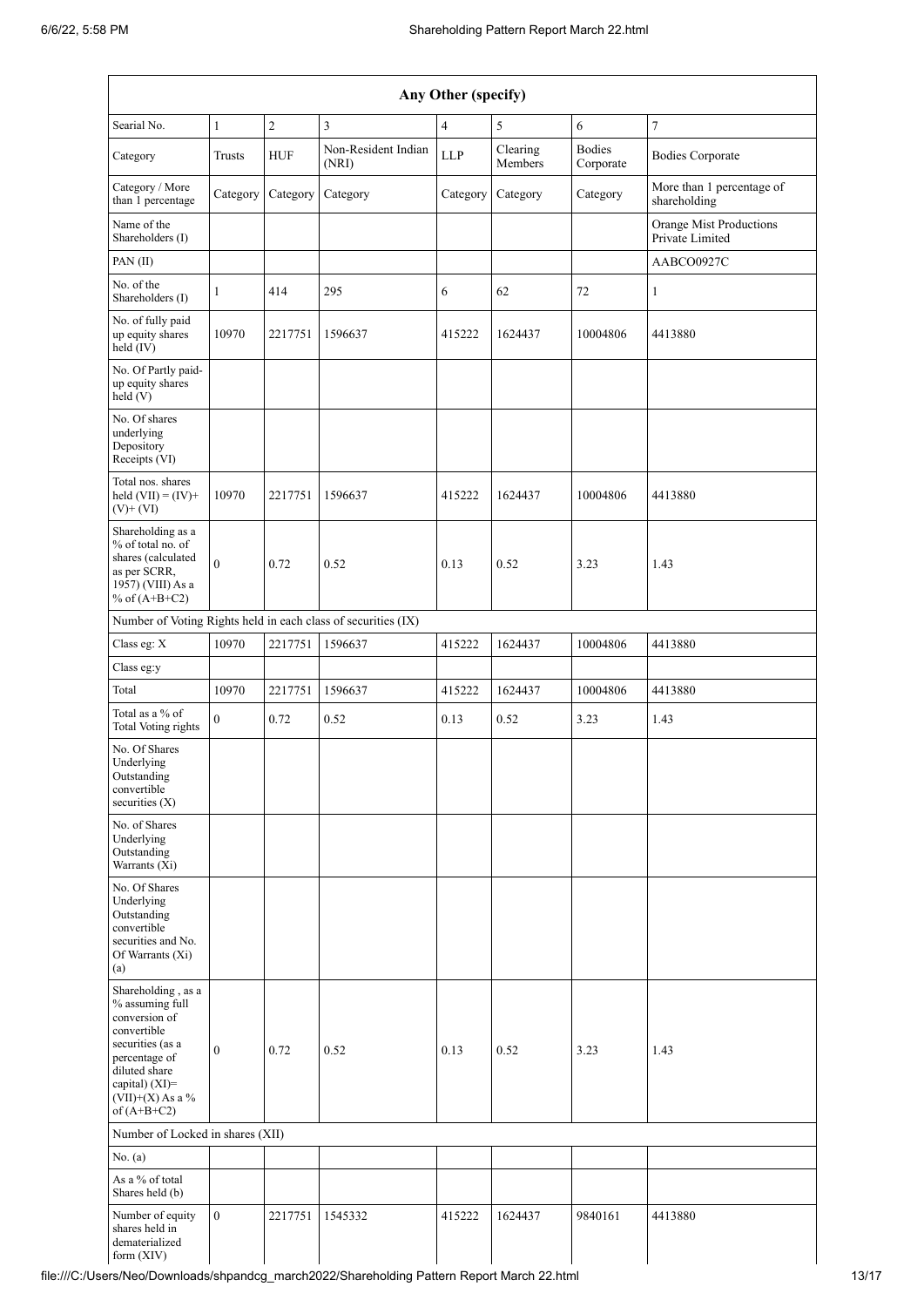| Reason for not providing PAN    |  |  |  |  |  |  |
|---------------------------------|--|--|--|--|--|--|
| Reason for not<br>providing PAN |  |  |  |  |  |  |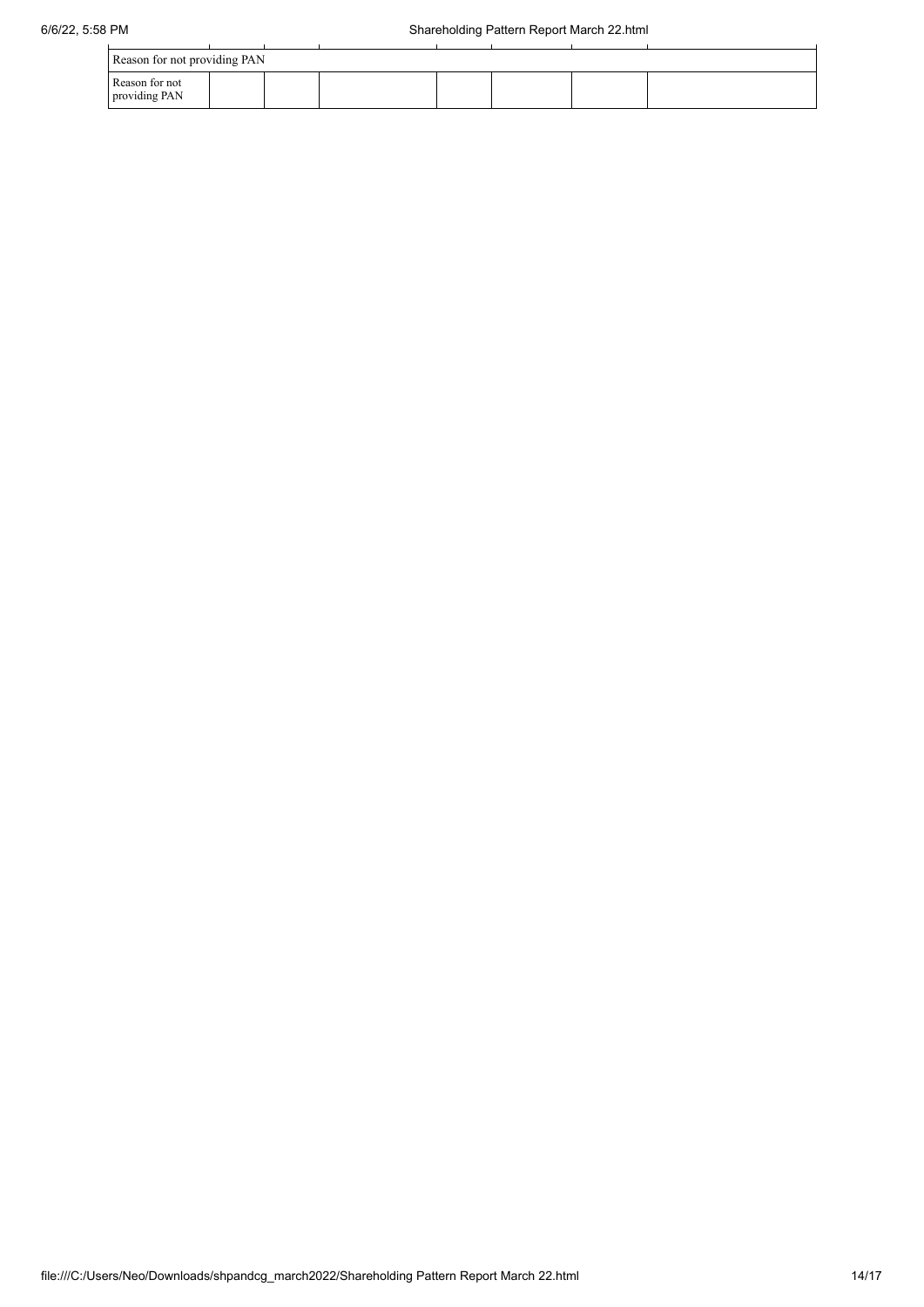| Any Other (specify)                                                                                                                                                                  |                                                               |  |  |  |  |
|--------------------------------------------------------------------------------------------------------------------------------------------------------------------------------------|---------------------------------------------------------------|--|--|--|--|
| Searial No.                                                                                                                                                                          |                                                               |  |  |  |  |
| Category                                                                                                                                                                             |                                                               |  |  |  |  |
| Category / More<br>than 1 percentage                                                                                                                                                 |                                                               |  |  |  |  |
| Name of the<br>Shareholders (I)                                                                                                                                                      | Click here to go back                                         |  |  |  |  |
| PAN(II)                                                                                                                                                                              | Total                                                         |  |  |  |  |
| No. of the<br>Shareholders (I)                                                                                                                                                       | 850                                                           |  |  |  |  |
| No. of fully paid<br>up equity shares<br>$\text{held} (IV)$                                                                                                                          | 15869823                                                      |  |  |  |  |
| No. Of Partly paid-<br>up equity shares<br>held(V)                                                                                                                                   |                                                               |  |  |  |  |
| No. Of shares<br>underlying<br>Depository<br>Receipts (VI)                                                                                                                           |                                                               |  |  |  |  |
| Total nos. shares<br>held $(VII) = (IV) +$<br>$(V)$ + $(VI)$                                                                                                                         | 15869823                                                      |  |  |  |  |
| Shareholding as a<br>% of total no. of<br>shares (calculated<br>as per SCRR,<br>1957) (VIII) As a<br>% of $(A+B+C2)$                                                                 | 5.12                                                          |  |  |  |  |
|                                                                                                                                                                                      | Number of Voting Rights held in each class of securities (IX) |  |  |  |  |
| Class eg: X                                                                                                                                                                          | 15869823                                                      |  |  |  |  |
| Class eg:y                                                                                                                                                                           |                                                               |  |  |  |  |
| Total                                                                                                                                                                                | 15869823                                                      |  |  |  |  |
| Total as a % of<br><b>Total Voting rights</b>                                                                                                                                        | 5.12                                                          |  |  |  |  |
| No. Of Shares<br>Underlying<br>Outstanding<br>convertible<br>securities (X)                                                                                                          |                                                               |  |  |  |  |
| No. of Shares<br>Underlying<br>Outstanding<br>Warrants (Xi)                                                                                                                          |                                                               |  |  |  |  |
| No. Of Shares<br>Underlying<br>Outstanding<br>convertible<br>securities and No.<br>Of Warrants (Xi)<br>(a)                                                                           |                                                               |  |  |  |  |
| Shareholding, as a<br>% assuming full<br>conversion of<br>convertible<br>securities (as a<br>percentage of<br>diluted share<br>capital) (XI)=<br>$(VII)+(X)$ As a %<br>of $(A+B+C2)$ | 5.12                                                          |  |  |  |  |
| Number of Locked in shares (XII)                                                                                                                                                     |                                                               |  |  |  |  |
| No. (a)                                                                                                                                                                              |                                                               |  |  |  |  |
| As a % of total<br>Shares held (b)                                                                                                                                                   |                                                               |  |  |  |  |
| Number of equity<br>shares held in<br>dematerialized<br>form (XIV)                                                                                                                   | 15642903                                                      |  |  |  |  |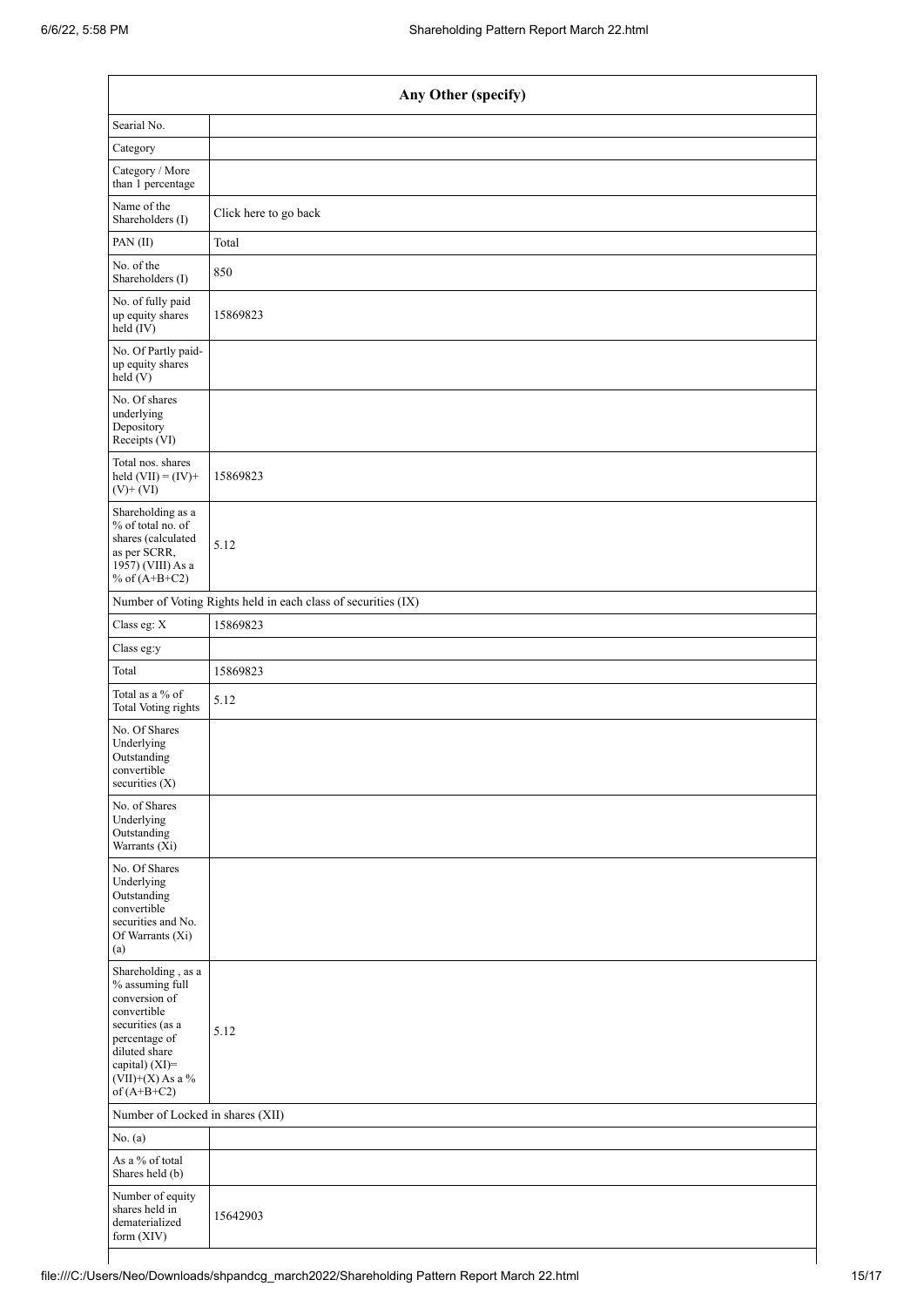Reason for not providing PAN

| Reason for not<br>providing PAN |  |  |  |  |
|---------------------------------|--|--|--|--|